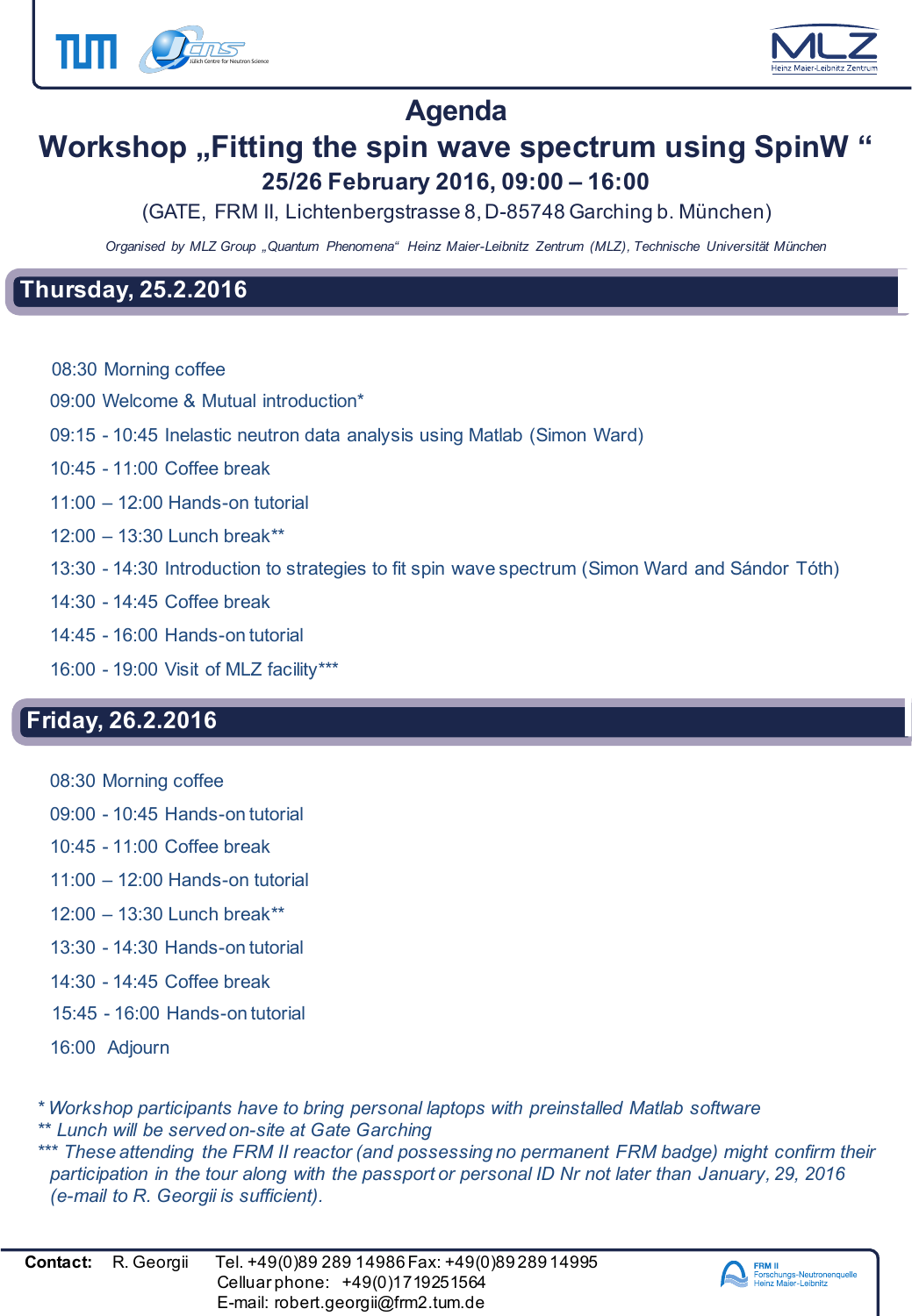



#### **List of participants**

## Workshop "Fitting the spin wave spectrum using SpinW "

#### 25/26 February 2016

(GATE, FRM II, Lichtenbergstrasse 8, D-85748 Garching b. München)

| #              | <b>Name</b>                | <b>Surname</b>     | <b>Institution/Dep</b><br>artment | E-mail                          | <b>Accomodation</b> |
|----------------|----------------------------|--------------------|-----------------------------------|---------------------------------|---------------------|
| $\mathbf{1}$   | <b>Bertin</b>              | Alexandre          | <b>MLZ JCNS</b>                   | Bertin.Alexandre@frm2.tum.de    |                     |
| $\overline{2}$ | Cano                       | Andrés             | <b>ICMCB CNRS</b>                 | Andres.Cano@icmcb.cnrs.fr       | Yes                 |
| 3              | Cermak                     | Petr               | <b>MLZ JCNS</b>                   | p.cermak@fz-juelich.de          |                     |
| 4              | Enderle                    | Mechthild          | <b>ILL</b>                        | enderle@ill.fr                  | <b>No</b>           |
| 5              | Fak                        | Björn              | <b>ILL</b>                        | fak@ill.fr                      | <b>No</b>           |
| 6              | Feng                       | Erxi               | <b>MLZ JCNS</b>                   | e.feng@fz-juelich.de            |                     |
| 7              | Franz                      | Christian          | <b>MLZ TUM</b>                    | Christian.Franz@frm2.tum.de     |                     |
| 8              | Gao                        | Shang              | <b>LNS PSI</b>                    | shang.gao@psi.ch                | Yes                 |
| 9              | Gazizulina                 | Alsu               | Uni Zürich                        | sabitovaalsu@gmail.com          | Yes                 |
|                | 10 Georgii                 | Robert             | <b>MLZ TUM</b>                    | Robert.Georgii@frm2.tum.de      |                     |
|                | 11 Hutanu                  | Vladimir           | <b>RTWH Aachen</b>                | Vladimir.Hutanu@frm2.tum.de     |                     |
| 12 Jin         |                            | Wentao             | <b>MLZ JCNS</b>                   | w.jin@fz-juelich.de             |                     |
|                | 13 Krautloher              | Maximilian IKF MPG |                                   | m.krautloher@fkf.mpg.de         | Yes                 |
|                | 14 Kugler                  | Max                | <b>MLZ TUM</b>                    | Maximilian.Kugler@frm2.tum.de   |                     |
| $15$ Lu        |                            | Xingye             | <b>SLS PSI</b>                    | xingye.lu@psi.ch                | Yes                 |
|                | 16 Nemkovskiy              | Kirill             | <b>MLZ JCNS</b>                   | k.nemkovskiy@fz-juelich.de      |                     |
|                | 17 Onykiienko              | yevhen             | <b>TU Dresden</b>                 | yevhen.onykiienko@tu-dresden.de | Yes                 |
|                | 18 Park                    | Jitae              | <b>MLZ TUM</b>                    | Jitae.Park@frm2.tum.de          |                     |
|                | 19 Pecanha-Antonio Viviane |                    | <b>MLZ JCNS</b>                   | v.pecanha.antonio@fz-juelich.de |                     |
|                | 20 Princep                 | Andrew             | Uni. Oxford                       | Andrew.Princep@physics.ox.ac.uk | Yes                 |
|                | 21 Sapkota                 | Aashish            | <b>Iowa State</b>                 | asapkota@iastate.edu            | 3 nights (-27.2)    |
|                | 22 Schneidewind            | Astrid             | <b>MLZ JCNS</b>                   | Astrid.Schneidewind@frm2.tum.de |                     |
|                | 23 Skoulatos               | <b>Markos</b>      | E21 TUM                           | Markos.Skoulatos@frm2.tum.de    |                     |
| 24 Su          |                            | Yixi               | <b>MLZ JCNS</b>                   | Y.su@fz-juelich.de              |                     |
|                | 25 Tóth                    | Sándor             | <b>SINQ PSI</b>                   | sandor.toth@psi.ch              | Yes                 |
|                | 26 Ueland                  | Benjamin           | Iowa State                        | bgueland@ameslab.gov            | 3 nights (-27.2)    |
|                | 27 Walker                  | Helen              | <b>ISIS</b>                       | helen.c.walker@stfc.ac.uk       | Yes                 |
|                | 28 Ward                    | Simon              | <b>SINQ PSI</b>                   | simon.ward@psi.ch               | Yes                 |
|                | 29 Weber                   | <b>Tobias</b>      | <b>MLZ TUM</b>                    | Tobias.Weber@frm2.tum.de        |                     |
|                | 30 Wheeler                 | Elisa              | <b>ILL</b>                        | wheeler@ill.fr                  | double room         |

**Notes: for the practical tutorial the participants have to bring their personal laptops with Matlab (**R2012a or later) preinstalled; Wi-Fi SSID: t.b.a. Password: t.b.a.

**the contact information is shown below**